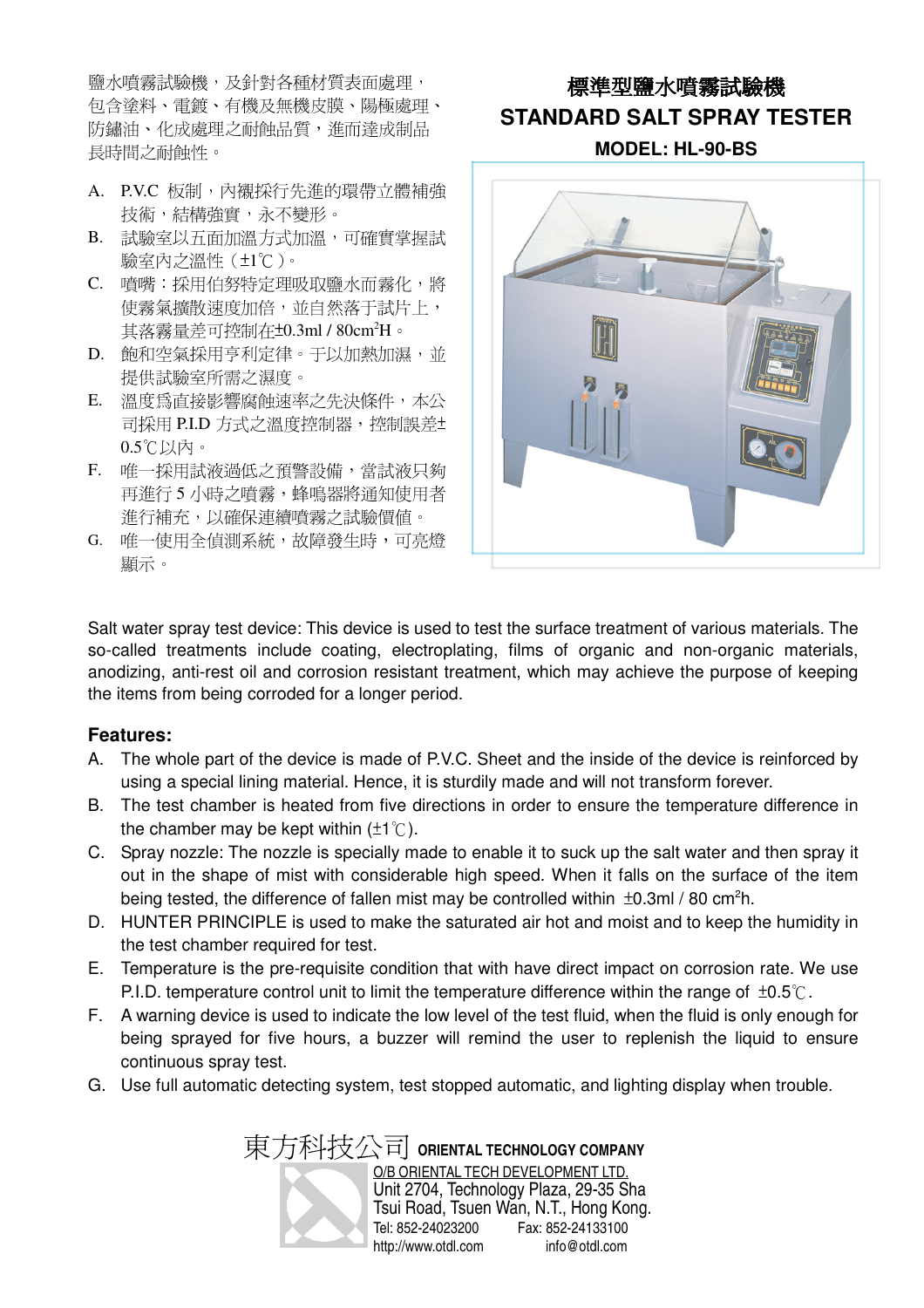### 經濟型鹽水噴霧試驗機 **SALT SPRAY TESTER**

**MODEL: HL-60-SS**

#### 特大型鹽水噴霧試驗機 **SALT SPRAY TESTER MODEL: HL-120-BS**



## **Specification**

| <b>MODEL</b><br><b>ITEM</b>    |                    | $HL-90-BS$<br>$HL-90-BC$                               |                | $HL$ -60-SS                | <b>HL-120-BS</b>           |  |
|--------------------------------|--------------------|--------------------------------------------------------|----------------|----------------------------|----------------------------|--|
| <b>TEST APPLICABLE</b>         |                    | NSS, ACSS,                                             | <b>CORK</b>    | NSS, ACSS,                 | NSS, ACSS,                 |  |
|                                |                    | <b>CASS</b>                                            |                | <b>CASS</b>                | CASS                       |  |
| <b>TEST TEMPERATURE</b>        |                    | $35±1^{\circ}$ or                                      | $38±1^{\circ}$ | 35±1℃ or                   | 35±1℃ or                   |  |
|                                |                    | $50±1^{\circ}$                                         | 80%~99%RH      | $50±1^{\circ}$             | $50±1^{\circ}$             |  |
| <b>INSIDE DIMENSION</b>        |                    | $900\times600\times500$ (W $\times$ D $\times$ H)m/m   |                | 600×450×400                | 1600×1000×500              |  |
|                                |                    |                                                        |                | $(W \times D \times H)m/m$ | $(W \times D \times H)m/m$ |  |
| <b>OUTSIDE DIMENSION</b>       |                    | $1390 \times 750 \times 1330(W \times D \times H)$ m/m |                | 1070×570×1190              | 2300×1200×1500             |  |
|                                |                    |                                                        |                | $(W \times D \times H)m/m$ | $(W \times D \times H)m/m$ |  |
| <b>VOLUME</b>                  |                    | 270 LITER                                              |                | 108 LITER                  | 800 LITER                  |  |
| <b>WEIGHT</b>                  |                    | 150 KG                                                 |                | 60 KG                      | 360 KG                     |  |
| <b>TEST</b><br><b>SPECIMEN</b> | 15°                |                                                        | 48 PCS         | <b>24 PCS</b>              | 136 PCS                    |  |
| $(150\times70$ mm $)$          | $30^\circ$         | 30 PCS                                                 |                | 15 PCS                     | 136 PCS                    |  |
| <b>SOLUTION</b>                | <b>CAPACITY</b>    | 30 LITER                                               |                | <b>15 LITER</b>            | 60 LITER                   |  |
| <b>TANK</b>                    | <b>TETING TIME</b> | 180 HR                                                 |                | 90 HR                      | 180 HR                     |  |
| POWER CONSUMPTION              |                    | 220V SINGLE PHASE 3.1KW                                |                | 220V SINGLE                | 220V SINGLE                |  |
|                                |                    |                                                        |                | PHASE 2.6KW                | PHASE 6KW                  |  |

#### **Related Standards**

| <b>CNS</b>  | 中國國家標準   | C-6014, H-2040, H-2041, Z-8026                 |
|-------------|----------|------------------------------------------------|
| JIS         | 日本工業規格   | D-0201, D-0205, H-8681, K-5400, Z-2371         |
| <b>ASTM</b> | 美國材料試驗協會 | B-117, B-287, B-368, D-380                     |
| <b>BS</b>   | 英國標準協會   | 1224, 3900                                     |
| <b>DIN</b>  | 德國標準協會   | 40046, 50021, 53167, 58390, 70040              |
| FED.STD     |          | 151A/811, 141A/6061                            |
| <b>IEC</b>  | 國際電工委員會  | $68 - 2 - 11$                                  |
| <b>ISO</b>  | 國際標準組織   | 1456, 3768, 3770                               |
| MIL.STD.    | 美國國防部    | 202E-101D, 810C-509, 750B-1014, 1046, 883-1009 |
| NF          |          | $\times$ 41-002(F)                             |